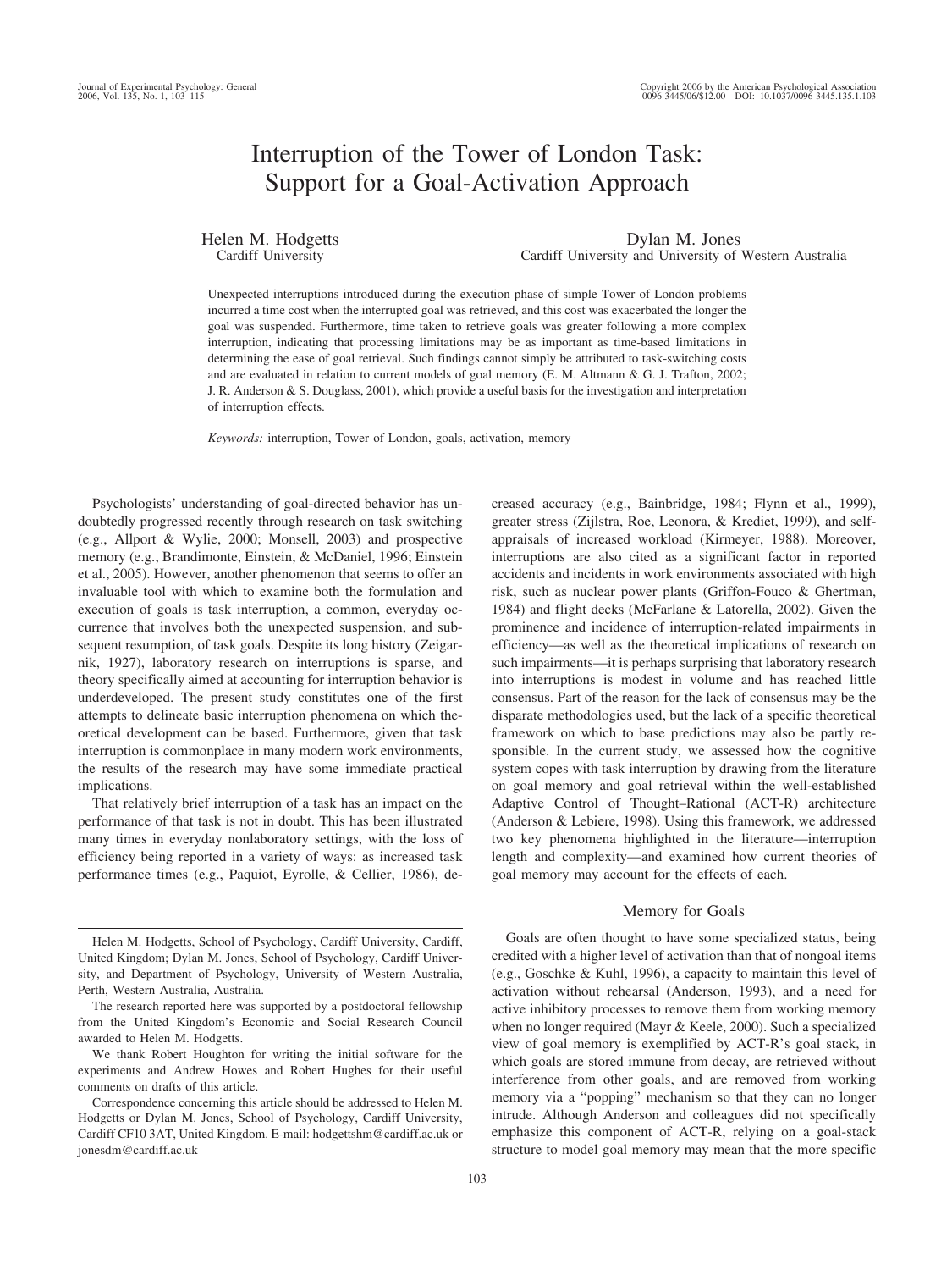processes involved in the suspension and resumption of goals are overlooked. In the current study, we used the systematic assessment of interruption phenomena to explore in more detail the limitations of goal memory.

The goal stack is perhaps the classic embodiment of goal memory (e.g., Anderson & Lebiere, 1998; Miller, Galanter, & Pribram, 1960); goals are held in a specialized state and are dealt with in a last-in, first-out manner. A new or interrupting goal would be "pushed down" on the top of the stack to become the focus of behavior, whereas upon its completion it would be "popped off," leaving the previous activity reliably and instantly available by default, once again at the top of the stack. This representation provides a convenient parallel to the processes of goal decomposition in means– ends analysis whereby goals are hierarchically broken down into smaller, more manageable subgoals, with each, upon completion, pointing back to a preceding parent goal. Experience tells us, however, that goal memory is rarely this precise: Action slips occur if the correct goal is not retrieved at the correct time (Reason, 1990), or goals may be forgotten altogether in the absence of a cue appropriate to prime retrieval (Byrne & Bovair, 1997). Although it does not challenge other aspects of the ACT-R architecture, recent research contests ACT-R's assumption of a goal stack and instead suggests that goal memory may be subject to the same processes that govern declarative memory. We turn now to a consideration of current theories of goal memory (Altmann & Trafton, 1999, 2002; Anderson & Douglass, 2001), which we use as a theoretical basis for the study of task interruption. Although the primary focus of these models is the simulation of behavior in the Tower of Hanoi task, they lend themselves easily to the study of interruption because some of the key elements of the task when performed continuously—the suspension and resumption of goals—are also a primary consequence of interruption.

Evidence that goal memory suffers decay in a way similar to declarative memory traces comes from a study by Anderson and Douglass (2001). Both formulation and storage of goals were found to influence move latencies in an analysis of 15-move Tower of Hanoi problems, but goal retrieval was found to be the most critical factor. Participants' actions were slower at points during the task when they were to retrieve goals, and latencies were slower still the longer ago that the goal was formulated. Similarly, error data showed that those goals formed longer ago were also more likely forgotten. In declarative memory, the likelihood of a given item being retrieved on a particular cycle will depend on its activation or relevance at that time as determined by two components: history of use (base-level activation) and context (associative activation; Anderson & Schooler, 1991). Using the central principle of base-level activation, and not the goal stack, Anderson and Douglass (2001) developed an ACT-R model that was able to provide an accurate simulation of the experimental data. Because goal memory appeared to show a retention function similar to that of ordinary memory items, Anderson and Douglass (2001) concluded that there is no need for a separate goal stack, either perfect or fallible.

Altmann and Trafton (1999, 2002) also eschewed the idea of the goal stack and argued that the retrieval and maintenance of goals are no different than the retrieval and maintenance of other declarative memory items. At any given time, the most active goal will be the one to govern behavior. Total activation is determined first by the duration of a goal's lifetime and the number of times it has been retrieved in that lifetime (base-level activation), but this can also be boosted by spreading activation from environmental cues (associative activation). These two principles are implemented in the model through the constraints of strengthening and priming. A new or interrupting goal must be repeatedly sampled or strengthened within a short period of time in order to build up its activation above that of other competing goals and to overcome proactive interference. For an old goal to be retrieved, it must be primed by associative cues in either the mental or physical environment so as to overcome retroactive interference (see Figure 1). The Altmann and Trafton model makes the prediction that preparation before the onset of an interruption can aid subsequent task resumption, as associative priming clearly depends on efficient associative encoding. Boosting activation of the to-be-suspended goal and encoding cues prior to the interruption will facilitate later retrieval. In line with the goal stack view, it is often true that the most active goal will also be the most recent, but the goalactivation model is also flexible in that goals can be suspended, reinstated, or interleaved.

Both models outlined above adopt ACT-R's base-level learning equation proposing that retrieval of a goal, like retrieval of other memory elements, is dependent on the time course of its activation and decay in memory. Altmann and Trafton (1999, 2002) additionally incorporated the influence of associative activation in goal retrieval and proposed that preparation before the onset of interruption can mitigate the effects of base-level activation decay. We consider now how these models of goal memory may speak to the issues of interruption length and complexity, which as yet remain equivocal in the interruption literature.

#### Length of Interruption

On the basis of the assumptions of the ACT-R architecture, the empirical expectation is that the duration of the interruption should affect the efficiency with which a task is resumed. ACT-R incorporates a base-level learning equation according to which the activation of a declarative memory item increases with repeated sampling but decays as a power function of delay. Both the model of Anderson and Douglass (2001) and that of Altmann and Trafton (1999, 2002) apply this principle to memory for goals and predict



*Figure 1.* Priming to increase activation of an old goal above that of other competing goals at the interference level. Adapted from Figure 1 (p. 46) and Figure 2 (p. 48) in "Memory for Goals: An Activation-Based Model" by E. M. Altmann and G. J. Trafton, 2002, *Cognitive Science, 26,* 39 – 83. Copyright 2002 by the Cognitive Science Society. Adapted with permission.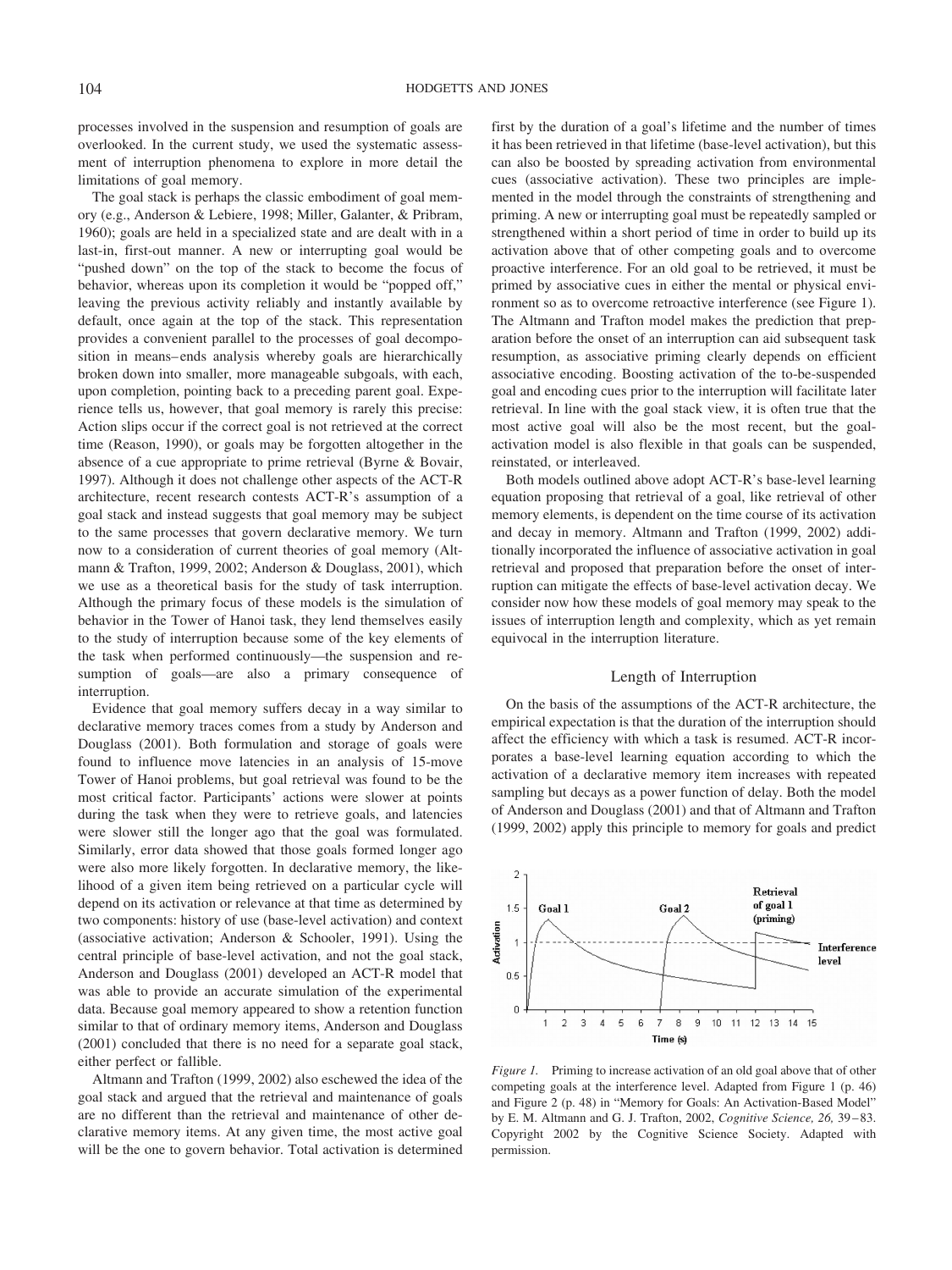activation level to be inversely related to the duration of the interruption: The more a goal has decayed, the longer it will take to reinstate and the more prone it will be to error. Such a prediction is also supported by classic findings in short-term memory research (e.g., Brown, 1958; Peterson & Peterson, 1959), according to which items retained over a longer interval are more likely to be forgotten. However, research into prospective memory suggests that there is no effect of the length of a retention interval over which an intention must be maintained, whether it is on the order of minutes (e.g., Guynn, McDaniel, & Einstein, 1998) or seconds (e.g., Einstein, McDaniel, Williford, Pagan, & Dismukes, 2003).

Within the interruption literature, the empirical evidence concerning interruption length is similarly inconclusive. An interruption involving the completion of mental arithmetic problems had no effect on performance of a computer-based shopping task irrespective of whether the interruption lasted 30 s or 2.75 min (Gillie & Broadbent, 1989). This finding led Gillie and Broadbent to conclude that the length of the interruption alone could not be an important factor in determining disruption. Similarly, no effect of interruption length was found in a study of various tasks, such as adding and reading comprehension, that included instant-messagestyle pop-up interruptions (Bailey, Konstan, & Carlis, 2000). In contrast, using a text editing task, Lahlou, Kirsh, Rebotier, Reeves, and Remy (2000) reported that 2-min-long interruptions were more disruptive than those lasting 30 s. Of course, the effects of interruption length may also be a function of the type of task. Given the inconsistent nature of the evidence and the unambiguous prediction of decay from the ACT-R framework, the issue of interruption duration merits further experimental scrutiny.

As a further point, we also sought to investigate the prediction made by the goal-activation model that participants engage in a process of rehearsal to further consolidate a to-be-suspended goal. An earlier version of the model (Altmann & Trafton, 1999) suggested that this rehearsal may be proportional to the length of the anticipated retention interval, and as such this model is of interest in the current work on interruption duration. It proposed that participants strengthen more those goals that will be suspended for longer, so as to build up base-level activation and consequently offset the imminent effects of decay. Although Altmann and Trafton (2002) did not include this feature in the final version of their model (the underlying mechanism only accounted for a small amount of variance in the latency data), it is still perhaps an interesting point to pursue. For example, it seems logical that one may invest more time in consolidating the place reached in a task if one anticipates that the interruption may take some time (e.g., answering a telephone call rather than just responding to a colleague's casual question). Conversely, the idea of differential strengthening of goals was disputed by Anderson and Douglass (2001), who believed that participants do not engage in any strategic rehearsal process before goal suspension and instead choose to pay the price of forgetting at retrieval.

#### Complexity of the Interruption

Short-term memory research indicates that decay over time is certainly not the only factor to influence memory loss (see Nairne, 2002). The type of intervening activity also plays an important role, with the rate of forgetting increasing with a more complex task of equivalent duration (Kroll & Kellicutt, 1972; Nakajima & Sato, 1989; Posner & Konick, 1966). Of course, the term *complexity* can be difficult to define adequately, but it could be considered in terms of the number of different components involved in the task and the skill required to coordinate them (Wood, 1986). A complex intervening task may increase interference with the suspended goal because of the number of these subelements involved, or it may act by suppressing rehearsal of the to-beremembered items during the retention interval.

Anderson and Douglass (2001) would not have predicted an effect of interruption complexity on either of these accounts. They did not believe that participants rehearse suspended goals, and so a situation in which rehearsal is prevented would therefore make no difference to goal maintenance. Also, their model is based solely on a decrease in activation over time. It incorporates no notion of interference from other goals, and so the number of active subgoals would have no bearing on the ease of goal retrieval. Altmann and Trafton's (2002) model, however, takes into account the influence of other goals and not just the activation of the target. This model predicts that an increased number of goals will raise the interference level; as such, a suspended goal will require a greater degree of strengthening to bring it above the interference threshold, thus making it more time-consuming to reinstate.

Interruption complexity was found to be critical within the context of a computer-based shopping task (Gillie & Broadbent, 1989). There was no disruption when the interrupting task involved solving simple mental arithmetic problems, but when these problems were exacerbated by the requirement to first decode letters into digits, a marked effect on primary task performance was observed. In a study of text comprehension, the time taken to read the first sentence after an interruption was greater following both longer intervals (30 s compared with 10 s) and also following a more demanding interruption task (e.g., recalling digits rather than completing simple addition problems; Fischer & Glanzer, 1986). On the other hand, interruption complexity appeared to have no effect during a text editing task in which participants were interrupted for a set interval with either cognitive interruptions (e.g., a logical reasoning question) or social interruptions (e.g., idle conversation; Lahlou et al., 2000). Intuitively, the cognitive interruptions seem more demanding, but they did not increase disruption of the primary task relative to social interruptions. In the related domain of task switching, there seems to be some evidence for a greater cost in switching to a more complex task (Garcia-Ogueta, 1993; Rubinstein, Meyer, & Evans, 2001). However, using a task-switching span procedure, one study found that memory for pending tasks was not compromised by concurrent processing demands (Logan, 2004).

In sum, the current state of the literature is inchoate, with little apparent consensus between studies and only rudimentary theoretical progress. The present series of experiments can therefore be regarded as exploratory, assessing the effects of interruption length and complexity within a specified framework. Despite its exploratory character, the present study approached these factors at a fine-grained level of analysis in order to examine the effects of interruptions at the level of goal activation. The task chosen for this study was the five-disk Tower of London task (Ward & Allport, 1997), which has a number of characteristics that make it well suited for the study of goal-directed behavior generally and the interruption of performance in particular.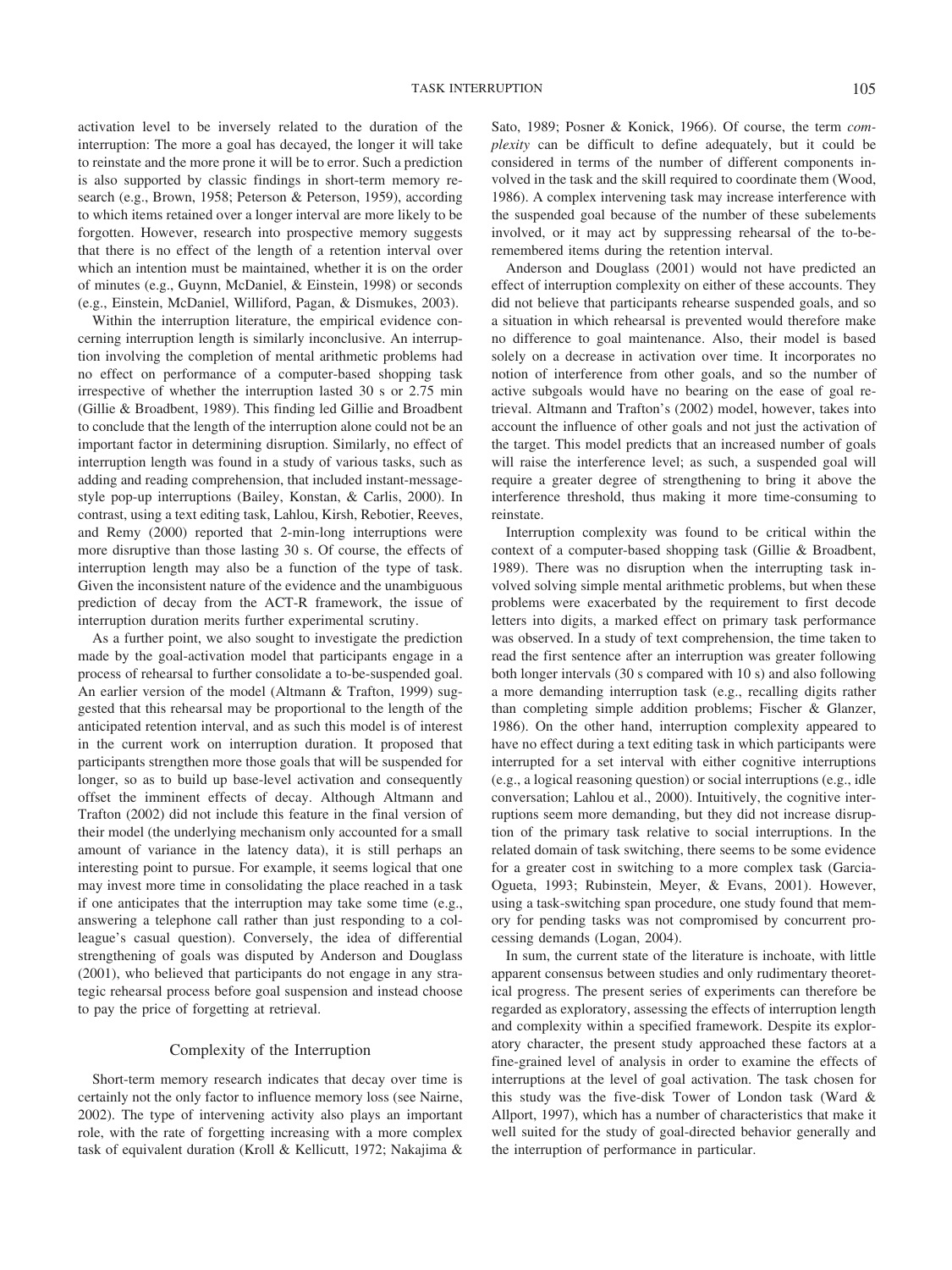# Tower of London

Based on the well-known Tower of Hanoi (ToH) problem, the Tower of London (ToL) task was originally developed for use with neuropsychological patients (Shallice, 1982), but it has since been adapted to assess executive functioning in nonclinical populations. In a computerized version of the five-disk ToL task (Ward & Allport, 1997), participants are presented with a starting array of different-colored, equal-sized disks arranged on three pegs, with a goal-state configuration displayed at the top of the screen (see Figure 2). Clicking consecutively on two pegs on the main display will move the top disk on the first selected peg across to its new position on the second peg. The aim is to rearrange the disks on the main display in this manner, one at a time from peg to peg, until they match exactly the configuration shown in the goal-state box. Unlike in the ToH problem, the movement of disks is not governed by size constraints. This makes it the more straightforward of the two problems in terms of task rules and strategies, and we hoped therefore that participant performance might be more uniform. The task involves the formulation, retention, and execution of a planned series of actions, and interruption at any of these stages is likely to disrupt the efficiency with which the goal state is achieved. In the current study, we examined the effect of interruption of the execution phase: What factors affect retrieval of the next move in a planned sequence when execution of this sequence is unexpectedly broken?

In the current series of experiments, we used only simple sixmove ToL problems to establish basic effects of interruption. All the critical trials followed the same structure such that the first and the fourth moves were the beginning of two-move sequences to place disks in their target locations, whereas the remaining moves all placed disks directly in their goal positions (see Appendix A for the ToL trials used). Interruption occurred in the middle of a trial before the fourth move, so that task resumption always required an initial indirect move (i.e., one that did not place a disk directly in its target location). This was true both when the problem was solved in the minimum number of moves and when more moves were taken.

The ToL method used in the current experiment included an additional constraint: No more than three disks could be held on one peg at one time. A variation of the ToL task such as this one has not been used before, but we hoped that an additional restriction on moves in what is a relatively unconstrained task would further emphasize the need for thorough planning at the start of a trial. More important, this constraint restricted moves such that for the critical six-move problems, only one optimal solution path was



*Figure 2.* The five-disc Tower of London problem. interval,  $F(2, 44) = 0.62$ .

possible. A direct comparison was then possible for perfect trials, as latencies would reflect exactly the same move in each case.

The interrupting task involved completing a mood checklist that consisted of a list of six descriptions along a mood continuum (e.g., "extremely happy," "fairly happy," "slightly happy," "slightly sad," "fairly sad," and "extremely sad"). Participants were to read the list and click with the mouse on the description that most applied to their mood at that point. This provided a brief, undemanding interruption that would be unlikely to have a high processing demand. We began by examining whether interruption of the execution phase of the ToL task would incur costs to the primary task in terms of resumption time and error and whether these costs would be exacerbated by a longer interruption interval.

#### Experiment 1

Participants were interrupted on 8 of 25 trials. We predicted that the time taken to make the next move in the sequence following an interruption would be greater than the time taken to make the equivalent fourth move in a control trial without interruption. Also, we expected that participants would more frequently complete the problems in the minimum number of moves on those trials that were uninterrupted. Furthermore, on the basis of the decay function incorporated into the models of Altmann and Trafton (1999, 2002) and Anderson and Douglass (2001), we expected that increasing the length of an interruption would decrease activation and hence render the reinstatement of the suspended goal more time-consuming and prone to error. We tested this expectation by using interruptions of two lengths, 6 s and 18 s in duration. Six seconds was chosen on the basis of pilot work as a suitable time for completion of one checklist. The 18-s interruption consisted of three 6-s checklists that were displayed in succession. Length and load are potentially confounded here, but arguably load increase is not appreciable.1 An interruption of three times the length was judged to be different enough to produce effects of length, should there be any, but not too long for the goal to decay completely.

In addition, we tested one of the predictions that flows from Altmann and Trafton's (1999) earlier model, namely, that goals are rehearsed in proportion to the length of time for which they will be suspended. On half of the interruption trials, participants were told the duration of the interruption (one checklist or three checklists) at its onset, and on the other half of the trials, this information was not specified. At the onset of the interruption, the main display although still in view—was frozen, and a button labeled "mood list" appeared on the screen, which participants were to press to take them to the mood checklist task. As the main display was frozen, participants could effectively rehearse or strengthen the to-be-suspended goal for as long as they wished before pressing the button to complete the mood task. According to Altmann and Trafton's (1999) model, a goal that will be suspended for longer will require a greater degree of strengthening to boost its baselevel activation and mitigate the effects of decay. This view is contrary to that of Anderson and Douglass (2001), who predicted

<sup>&</sup>lt;sup>1</sup> An unpublished experiment from our laboratory using the same ToL methodology (25 trials, 6 interruptions) found no difference in resumption times when one, two, or three checklists were presented during a 12-s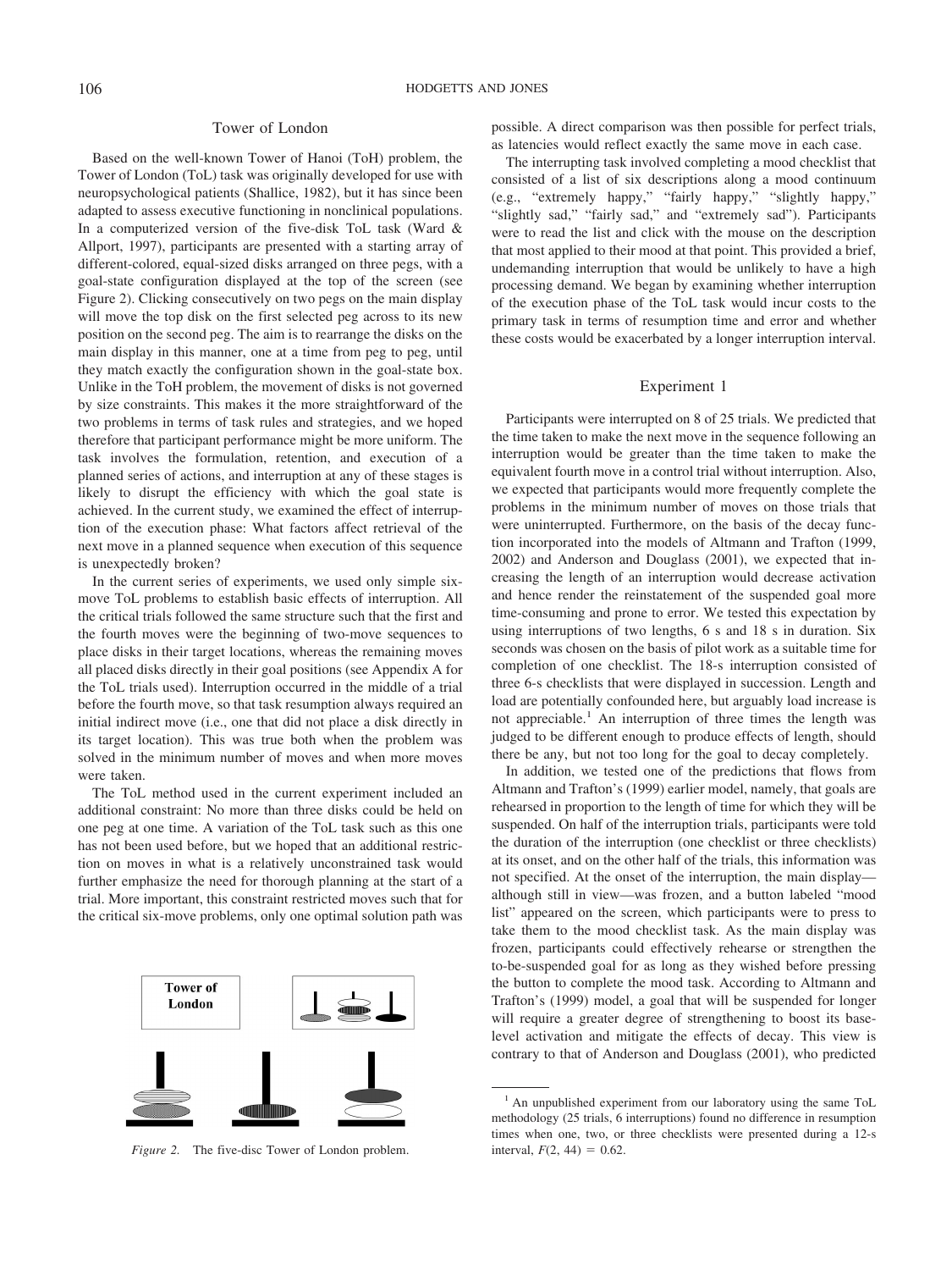that participants would not engage in any rehearsal process and would instead choose to pay the cost of forgetting at retrieval. We aimed to test the effects of interruption length and prior knowledge of interruption length on both preparation and retrieval times as well as any effect that the former may have had on the latter.

#### *Method*

*Participants.* Participants were 20 undergraduate students at Cardiff University who received course credit for their participation.

*Apparatus, materials, and procedure.* The task was carried out on a personal computer using a ToL computer program written in Visual Basic 6.0. Two sets of ToL disks and pegs were displayed: In the larger of the two sets, the disks were under the control of the participant; the smaller set showed the goal state. The main display panel  $(33 \times 25 \text{ cm})$  showed a ToL starting configuration with five different-colored movable disks arranged on three pegs. In the top right-hand corner of the screen was a  $9 \times 5$  cm box with a white background on which appeared a diagram of the goal state, the configuration of which remained fixed throughout a particular trial. The initial state of the disks and the goal state were different for each trial.

To encourage forward planning, we included a specific planning stage at the beginning of each problem. As a new trial began, the word *PLAN* appeared in the top left-hand corner of the screen, and the current display was frozen. After 8 s, this word was replaced by the word *SOLVE*, and participants were then able to move the disks. Eight seconds was selected reasonably arbitrarily as a planning time, but it seemed long enough to dissuade participants from simply executing moves instantly without having planned them at all but not so long that faster planners would become bored. Participants could spend longer than the obligatory 8 s to plan if they so wished, but the main purpose of freezing the display for the 8 s was to reinforce the need for planning at the beginning of each trial. The need for planning was emphasized so that the problems could be solved in the minimum of six moves and so that solution execution could be continuous once the first disk was moved.

After the planning time, disks on the larger display could be moved one at a time by clicking with the mouse first on the peg holding the chosen disk (so that the words *FROM HERE* would appear below it) and then on the peg to which the disk was to be moved (which caused the words *TO HERE* to be displayed). The disk then moved to its allotted position. The program was governed by the additional constraint that no more than three disks could be held on a peg at one time; attempting to put more than three disks on a peg activated a warning sound (a beep) to make the participant aware that the move was not legitimate. A pop-up box appeared upon the completion of each problem, notifying participants how many moves had been made in that trial. This notification did not inform the participant whether this number of moves was over the minimum number possible, but instructions at the beginning of the experiment made it clear that all problems could be solved in six moves or fewer. Clicking in the box on a button labeled *OK* initiated the next trial.

Upon completion of the third move on interruption trials, a small gray button  $(2 \times 4$  cm) appeared centrally at the bottom of the screen; the participant was to click on this button to proceed to the mood task. When the button was on the screen, no disks could be moved even though the main ToL display remained clearly in view. On half of the interruption trials, the button was simply labeled "mood," whereas on the other half of the trials it also indicated the duration of the forthcoming interruption, that is, "mood (1 list)" or "mood (3 lists)." Clicking on this button took the participant to the interrupting task. The ToL display was replaced with a  $6 \times 4$  cm mood checklist box positioned in the center of an otherwise blank screen. This box contained a list of six descriptions, one below the other in a 10-point Arial font, describing a mood continuum, for example, "extremely alert," "fairly alert," "slightly alert," "slightly tired," "fairly tired," and "extremely tired." Clicking with the mouse highlighted a statement and

recorded this response. Interruptions were either 6 s in duration (short), consisting of just one mood checklist, or 18 s in duration (long), consisting of three mood checklists each displayed sequentially for 6 s. No mood checklist was repeated during the course of the experiment. After each 6-s interval, the checklist would either change automatically to the next list or automatically return the participant to the primary task. The program recorded time to resume the primary task as well as the time between the appearance of the button on the screen and when it was pressed (preparation time).

Participants were given standardized instructions at the start of the experiment and two practice trials to gain familiarity with the task. The second practice trial also gave an example of the long interruption condition, thereby demonstrating the length of time available for the completion of each checklist before it changed automatically. Additional practice trials were given if the participant thought them necessary. The whole experiment typically lasted half an hour.

*Design.* A  $2 \times 2$  repeated measures design incorporated the length of the interruption (6 s or 18 s) and also whether the participant knew this interruption duration before its onset. There were eight interruptions in total, two of each of the four possible types. Interruptions always occurred on the same trials across participants (Trials 4 and 10; Trials 7 and 19; Trials 10 and 21; and Trials 15 and 25), but the lengths of the interruptions were counterbalanced in a partial Latin square design. Each interruption trial was matched to a control (no-interruption) trial (Trials 6, 9, 13, 16, 17, 20, 22, and 23), which consisted of essentially the same problem requiring the same solution path but with the disk colors changed. The remaining nine problems in the experiment were filler trials, which required either four, five, or six moves to solution. The dependent measures were preparation time, time taken to make the fourth move, and the number of trials not solved in the minimum number of moves.

# *Results and Discussion*

We designed the procedures used in these experiments to affect the speed, but not the accuracy, with which participants solved the ToL tasks. As shown in Appendix B, accuracy on the ToL task was high in all conditions in all of these experiments, and there were no reliable effects of the independent variables. In the interest of brevity, the accuracy data are not discussed further.

Preparation time, that is, the time between the mood button's appearing on the screen and its being pressed, was recorded for each interruption condition (see Table 1). A 2 (interruption duration)  $\times$  2 (knowledge of interruption duration) repeated measures analysis of variance (ANOVA) showed that prior knowledge of the length of the forthcoming interruption had no effect on preparation times,  $F(1, 19) = 1.03$ ,  $MSE = 0.45$ ,  $p = .32$ . Also, there was no main effect of interruption length,  $F(1, 19) = 1.62$ ,  $MSE = 0.57$ ,  $p = .22$ , and no significant interaction,  $F(1, 19) = 0.01$ . Thus we obtained no evidence that participants rehearsed more those goals that they expected to be suspended longer, a finding that supports the prediction of the Anderson and Douglass (2001) model. Fur-

Table 1

*Preparation Time (in Seconds) for Each Interruption Condition in Experiment 1*

| Interruption condition  | M    | SE   |
|-------------------------|------|------|
| Short, duration known   | 1.81 | 0.18 |
| Short, duration unknown | 1.70 | 0.16 |
| Long, duration known    | 1.64 | 0.14 |
| Long, duration unknown  | 1.45 | 0.11 |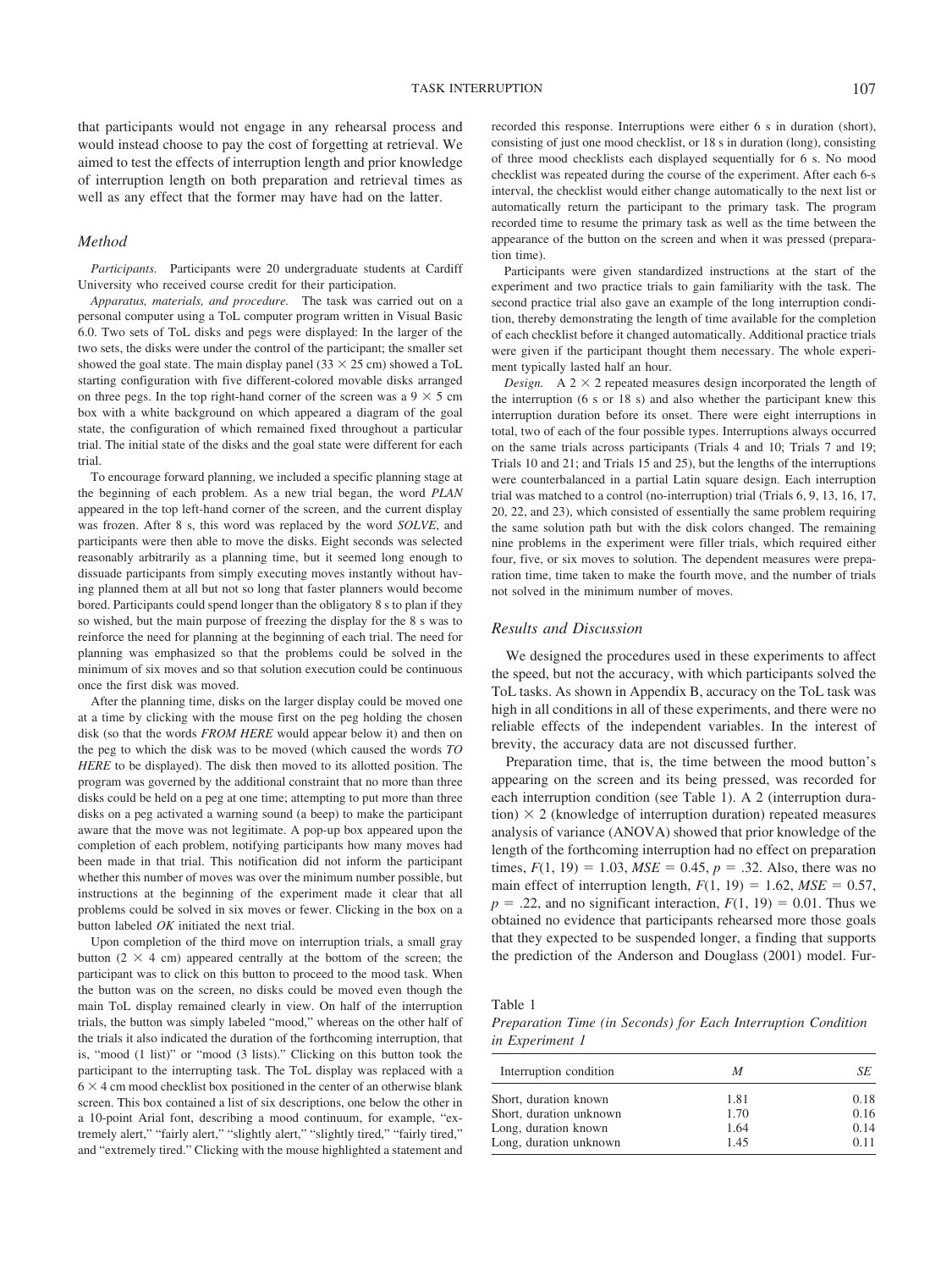ther research would be required to determine the conditions in which rehearsal may occur, perhaps when the costs of forgetting are higher (e.g., a task environment that does not support goal reconstruction). However, this is not explored any further in the current series of experiments, and we now turn instead to look at the postinterruption phase.

Times taken to make the fourth move were recorded (see Table 2). In the interruption condition, this was the time from the offset of interruption until the execution of the next move, and in the control condition, this was the time from completion of the third move until completion of the fourth move. As expected, the time taken to make the fourth move in interruption trials was considerably greater than the time taken to make the equivalent move in the control trials. Resumption times in the interruption conditions were compared using a 2 (interruption duration)  $\times$  2 (knowledge of interruption duration) repeated measures ANOVA. Prior knowledge of interruption duration was not expected to have any effect on resumption time given that there was no evidence that any differential strengthening of goals had taken place during the preparation time. This expectation was confirmed,  $F(1, 19) =$ 0.67. There was, however, a significant main effect of interruption length,  $F(1, 19) = 24.49$ ,  $MSE = 1.11$ ,  $\eta_p^2 = .56$ ,  $p < .01$ ; participants were significantly slower to resume the primary task when it had been suspended for longer (18 s rather than 6 s). There was no interaction between prior knowledge and interruption length,  $F(1, 19) = 0.16$ .

Time data were also analyzed separately for perfect trials. It is reasonable to presume that task resumption after the third move in a trial in which participants took six moves to solution may be different from task resumption after the third move in a trial in which seven or more moves were taken. Although the move on which participants were required to resume was always indirect, for nonperfect trials this move would not always have been identical in this regard. Perfect and nonperfect trials were distributed evenly across conditions (there was no difference between conditions in terms of primary task error), but the data were nevertheless analyzed for potential differences. Only 5 participants completed all eight interruption trials in the minimum number of moves, and their data are provided for comparison. There was a significant main effect of interruption length,  $F(1, 4) = 10.46$ ,  $MSE = 0.93$ ,  $\eta_{\rm p}^2$  = .72, *p* < .05; no main effect of prior knowledge of interruption length,  $F(1, 4) = 0.68$ ; and no interaction,  $F(1, 4) = 4.75$ ,  $p =$ .10. The resumption times from perfect trials are therefore accurately represented by the data from the whole set.

The difference between interruption and control conditions in terms of fourth-move latencies demonstrates that even a brief, undemanding, and unrelated task disrupts solution execution in ToL problems. Furthermore, the cost of goal retrieval was found to

Table 2 *Time to Make Fourth Move (in Seconds) in Experiment 1*

| Interruption condition  | M    | SE   |
|-------------------------|------|------|
| No interruption         | 2.65 | 0.19 |
| Short, duration known   | 5.01 | 0.25 |
| Short, duration unknown | 4.83 | 0.35 |
| Long, duration known    | 6.26 | 0.34 |
| Long, duration unknown  | 5.91 | 0.33 |

be greater following a longer retention interval, a finding that fits well with the models of Altmann and Trafton (2002) and Anderson and Douglass (2001), both of which apply ACT-R's base-level learning equation to goal memory. In accordance with these models, a goal increases in activation when sampled repeatedly but decays when it is no longer actively involved in the governance of behavior.

It has been noted in previous studies that with practice, participants become better at dealing with interruptions (Hess & Detweiler, 1994; Trafton, Altmann, Brock, & Mintz, 2003). We therefore analyzed the resumption time data in the current experiment to test whether participants would recover more quickly from interruptions occurring later in the experiment than from those occurring earlier in the experiment. Resumption time data were pooled across interruption conditions and analyzed according to position of occurrence. A one-way repeated measures ANOVA showed that the point in the experiment at which the interruption occurred had no significant effect,  $F(7, 133) = 1.65$ ,  $MSE = 3.87$ ,  $p = .13$ . Participants took no longer to resume the task after the first interruption than after any of the other seven. Furthermore, in each of the eight interruption positions, resumption of the primary task was slower following the longer interruption than following the shorter interruption.

In sum, the findings of Experiment 1 demonstrate that a goal suspended for longer is more time-consuming to retrieve, a finding that seems compatible with the predictions of current theories of goal memory (Altmann & Trafton, 2002; Anderson & Douglass, 2001). Perhaps the null effect of interruption length obtained in some classic interruption studies (e.g., Gillie & Broadbent, 1989) was due to the global dependent measures used, such as postinterruption completion time, which may have masked any effects on goal retrieval by compensatory strategies later on.

# Experiment 2

Retrospective memory research has shown that the length of time over which an item must be retained is unlikely to be the only factor to increase forgetting; what happens during that time is also critical (see Greene, 1992). In both the model of Altmann and Trafton (2002) and that of Anderson and Douglass (2001), the loss of information from memory is detailed only as a function of decay over time, and the influence of factors such as the complexity or similarity of the intervening task is less clear. In terms of interruption complexity, predictions can be based on the more detailed of the two models, the goal-activation model, because this also takes into consideration activation of the target in relation to other goals and not just the decrease in activation of that goal since it was last sampled. The model predicts that a greater number of distractor goals will raise the interference level and therefore make sampling of the target goal more difficult. Because "complexity" can be considered in terms of "number of actions to perform, number of subgoals, difficulty in executing individual steps, amount of information to be managed, and so forth" (Byrne & Bovair, 1997, p. 46), one would expect that a greater number of subgoals presented by a more complex task would give rise to greater retroactive interference at the point of retrieval.

To examine this possibility, in Experiment 2 we interrupted participants with either a mood checklist or a verbal reasoning task of the type "A follows  $B - AB$ ," which required a true or false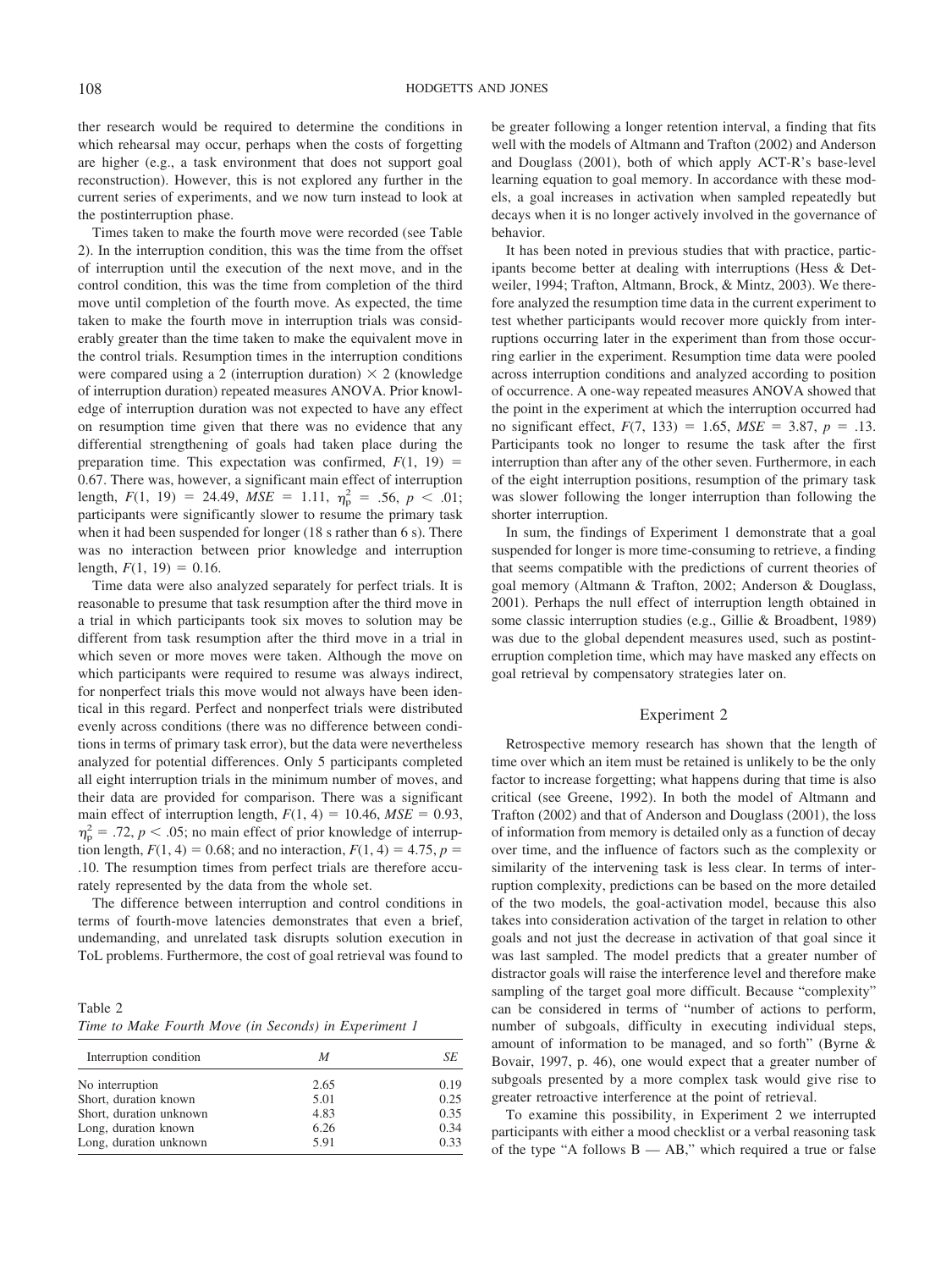*Time Taken (in Seconds) to Make the Fourth Move in*

decision (Baddeley, 1968). Both tasks involved reading and clicking with the mouse on the most appropriate statement, yet it seems reasonable to assume that the verbal reasoning task was more demanding. The mood statements can be scanned for gist and a response can be decided fairly arbitrarily because there is no right or wrong answer. The reasoning task, on the other hand, is based on grammatical transformation and is thought to involve "higher mental processes" because it correlates with verbal intelligence (Baddeley, 1968). A single reasoning statement involves several elements, including the ordering of A and B in the sentence, the ordering of A and B in the pairing, and whether the sentence is positive or negative, is active or passive, or involves the term *follow* or the term *precede*. These elements are all interdependent in determining the validity of the proposition, and each must be processed, retained, and verified so as to reach a true or false decision. We predicted that reactivation of a suspended goal would take longer upon returning to the primary task when the interruption was a verbal reasoning problem (involving a number of subelements) than when the interrupting task was a mood checklist (with a relatively low processing demand).

# *Method*

*Participants.* Twenty-two participants took part in the study in exchange for course credit. All were undergraduate psychology students at Cardiff University and had not participated in Experiment 1.

*Apparatus, materials, and procedure.* The same ToL program was used as previously except that now the onset of interruption was under the control of the computer, occurring automatically on completion of the third move. There were six interruptions, involving completion of either one mood checklist ("happy–sad," "angry– calm," or "bored–interested") or one verbal reasoning task requiring verification of the order of two subsequent letters: "A precedes B — BA" (false), "A does not precede B —  $BA"$  (true), or "A is preceded by  $B - AB"$  (false). The interruption display was very similar for both: The screen went blank at the point of interruption, and the relevant information appeared in a box in the center of the screen in a 12-point Arial font. The participant was to highlight either the appropriate mood statement or *True* or *False* for the reasoning task. Both tasks were self-paced, and a button labeled *Continue* and positioned below the other task items served both to end the recording of the time spent on the interruption and to return the participant to the primary task. Participants completed two ToL practice trials and were also given examples of both a mood task and a reasoning task that were separate from the ToL problems.

*Design.* A repeated measures design was used in which each participant completed six interruption trials and six matched control trials. Type of interruption was counterbalanced so that for half of the participants, reasoning tasks occurred on Trials 4, 7, and 15 and mood checklists on Trials 12, 19, and 25; for the other half of the participants, the mood checklists occurred on the earlier trials and the reasoning tasks on the later trials.

# *Results and Discussion*

One participant whose resumption time data were more than three standard deviations from the mean was excluded from the analyses, and the move time data for the remaining participants are shown in Table 3. A repeated measures ANOVA revealed a significant effect of condition,  $F(2, 40) = 25.84$ ,  $MSE = 1.10$ ,  $\eta_p^2$  $= .56, p < .01$ , such that participants took less time to make the fourth move following the mood checklist than following the reasoning task and took still less time in the uninterrupted control

| Table 3                                    |  |  |
|--------------------------------------------|--|--|
| Time Taken (in Seconds) to Make the Fourth |  |  |
| <i>Experiment</i> 2                        |  |  |

| <i>Experiment</i> |  |  |
|-------------------|--|--|
|                   |  |  |

| Condition      | М    | SE   |
|----------------|------|------|
| Control        | 2.74 | 0.21 |
| Mood list      | 4.09 | 0.23 |
| Reasoning task | 5.05 | 0.31 |

condition. Paired comparisons revealed significant differences between each of the three conditions. In terms of practice effects, there was no significant effect on resumption times of the order in which the six interruptions occurred,  $F(5, 100) = 1.45$ ,  $MSE =$ 5.75,  $p = .21$ .

The short verbal reasoning tasks were chosen so as to be roughly equated with the mood checklist in terms of time needed for completion. Time on each task, however, was under the control of the participant and was not imposed by the computer program. This was the case for a number of reasons. We thought that a set time limit would pressure participants too much on the more complex task, which in turn might impair their problem-solving abilities. This could result in the participant either not reaching an answer in the given time or hurriedly trying to supply any response before the task automatically finished. Setting the interval at too long a duration, on the other hand, could result in a period of unfilled time during the interruption. Unfilled time of course, by definition, has very low processing demands and so may confound the results in this experiment concerning interruption complexity. For these reasons, interruption length was similar in the two conditions but not strictly controlled. In light of this, and in light of the significant effect of interruption length obtained in the preceding experiment, we analyzed whether the effect of complexity was independent of an effect of interruption length. First, there was a slight trend for participants to spend more time on the reasoning task ( $M = 5.32$  s,  $SD = 1.55$ ) than on the mood checklist  $(M = 4.77 \text{ s}, SD = 0.93)$ , but this difference was not statistically significant,  $t(20) = 1.29$ ,  $p = .21$ . Also, there was no significant correlation between the time spent on the interruption and the time needed to resume the ToL task following both the mood checklist and the verbal reasoning task, according to a Pearson's test,  $r(42) = .18$ ,  $p = .25$ . It could therefore be presumed that the difference in resumption times obtained between conditions is the result of differences in the complexity of the two tasks.

The models of Anderson and Douglass (2001) and Altmann and Trafton (2002) do not explicitly account for the current findings because activation decrease in these models is solely a time-based function. The effect of complexity, however, suggests that the type of interpolating activity as well as the length of that activity can influence primary task performance. This has already been demonstrated for ordinary declarative memory elements by way of distractor task paradigms (e.g., Kroll & Kellicutt, 1972; Nakajima & Sato, 1989), as well as with task interruption specifically (Fischer & Glanzer, 1986). If the Anderson and Douglass (2001) and Altmann and Trafton (2002) models are to maintain that memory for goals is equivalent to memory for other declarative memory elements, then further elaboration of the models may be necessary to account for the observed effect of intervening task type.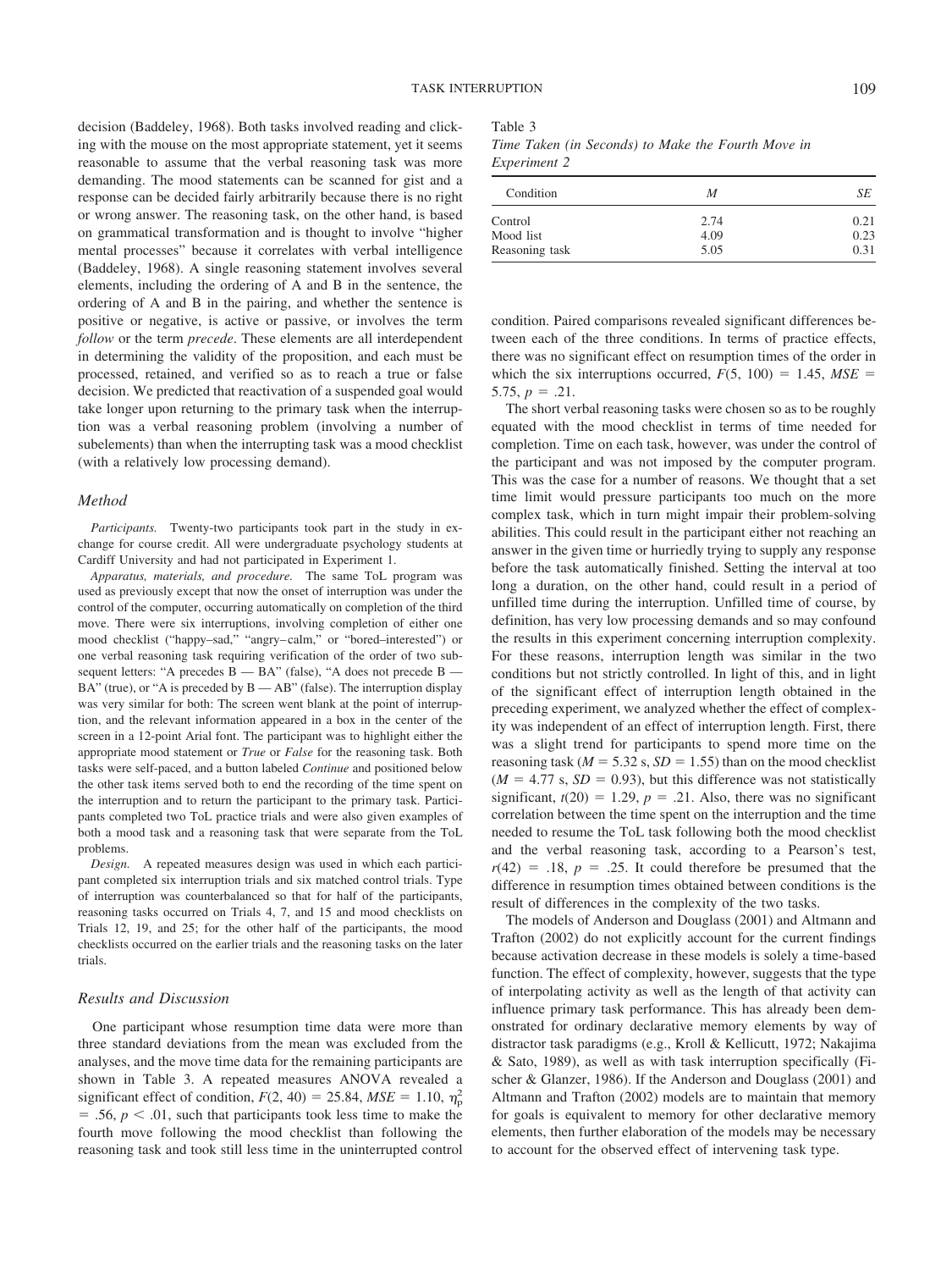Anderson and Douglass (2001) did not incorporate any notion of interference into their model: Although goals are subject to decay and thus incur a time cost to retrieve, they are still reliably retrieved in a last-in, first-out manner. The presence or absence of other distracting goals therefore has no impact on the process of goal retrieval; the only factor is the passage of time since the target goal was last sampled. In the Altmann and Trafton (2002) model, on the other hand, there is no special ordering, and goal selection is dependent on a goal's activation at that time. Old goals are held at an interference threshold, described as a "mental clutter" or, in formal terms, as the mean activation of the most active distractor. If activation of a target goal exceeds this threshold, then it is more likely to be sampled than any other, although activation is subject to noise, and so selection on a given cycle is still not guaranteed. If more goals are activated during the interruption, then the interference level will be higher at resumption, creating greater retroactive interference for the target goal. Or, if goals are simply stored in declarative memory, then the more declarative information activated during the interruption would also create retroactive interference. The current results seem compatible with this interpretation.

However, there are also other possible explanations for the effect of the complexity of the interrupting task. It may be that the more complex task is simply better at suppressing rehearsal. Rehearsal of the suspended goal during an undemanding retention interval would refresh base-level activation and aid subsequent retrieval; suppression of this rehearsal during a more complex task would mean that a greater degree of strengthening would be required at resumption to overcome decay. Such an explanation could be accommodated within the goal-activation model, which makes reference to the strategic strengthening of goals, but would be incompatible with the Anderson and Douglass (2001) model, which eschews the idea of goal rehearsal.

Another interpretation of the complexity effect is in terms of task-switching costs rather than in terms of goal maintenance. That is, it may be more effortful to shift from the reasoning task than from the mood checklist because of the need to disengage a more complex task set, regardless of whether task-relevant goals are to be retained during the interruption. The task-switching literature is ambiguous with regard to effects of complexity: Studies examining whether there is a greater switch cost in changing to a more complex task have found evidence both in support (Garcia-Ogueta, 1993; Rubinstein et al., 2001) and to the contrary (Allport, Styles, & Hsieh, 1994). The current findings therefore warranted further experimental scrutiny, and in the following experiment, we examined whether the observed effect of interruption complexity was one of task switching or goal maintenance.

#### Experiment 3a

Experiment 3a marked a shift to a slightly different methodology. To be confident that we were actually assessing the effects of goal maintenance—that participants were in fact retaining and retrieving goals following within-trial interruptions rather than simply reconstructing—we removed the goal-state picture from the screen following the planning stage. Participants therefore had no option but to execute their moves from memory, because replanning upon returning to the ToL display was not a viable option. Slightly different interruptions were used in this experiment, with simple and complex mental arithmetic sums (e.g.,  $2 +$  $3$  or  $17 + 36$ ) replacing the mood and reasoning tasks, respectively. This allowed us to further substantiate and replicate the effect by using a different set of tasks that varied in complexity; furthermore, the choice of mental arithmetic allowed us to measure performance on the interruption. Because both the simple and complex interruptions involved arithmetic sums, they were more comparable than the tasks used previously, and the distinction in complexity was less arbitrary. ACT-R makes the prediction that the answer to common, well-practiced sums can simply be retrieved from memory; on the other hand, large and infrequent number pairings require calculation, a process that imposes greater demands on working memory.

In this experiment, we aimed to test whether the effect of complexity was due to a more demanding intervening task disrupting the maintenance of pending goals or to the possibility that changing from the "mental set" of a complex task takes longer than switching from a simple task. To this end, secondary tasks (both simple and complex) were positioned either in the middle of solution execution (requiring suspension and resumption of primary task goals, as before) or between completed ToL tasks (creating a task switch but requiring no goal maintenance). We tested whether the more complex interruption might not only increase resumption times within a trial but also increase selfselected planning times as the participant switched to a new trial.

# *Method*

*Participants.* Twenty-four undergraduate psychology students participated in the study in exchange for course credit.

*Apparatus, materials, and procedure.* The ToL program was modified slightly in this experiment so that the goal state was no longer visible during solution execution. The absence of the goal state would make trials slightly more difficult, as participants would no longer be able to support solution execution with online planning and verification. In view of this change, five-move rather than six-move problems were used. These were the same as the trials used in the previous experiments except that the starting states were advanced by one move. Interruption thus occurred after the second move, so that, as before, there were still three moves to completion following interruption.

Participants were unable to move any disks during an initial planning phase but clicked on a button labeled *Ready* once they had planned their solution sequence. This served both to activate the program and to remove the goal-state picture from the screen. Given that planning time was a dependent variable in this experiment, no minimum planning time was enforced as it had been in the two previous experiments. When participants felt that the goal state had been achieved, they clicked on another button labeled *Complete*. This revealed the goal state and triggered a pop-up box that explicitly informed them whether they had been correct. Clicking on *OK* initiated the next ToL trial.

Interruption was initiated either upon completion of the second move in a sequence or by clicking the *OK* button at the end of a completed trial. Interruptions comprised either four simple sums that never exceeded nine (e.g.,  $2 + 3$ ,  $4 + 1$ ) or one complex sum that always required a carry over a tens boundary (e.g.,  $27 + 38$ ). Pilot work showed that these two tasks took roughly the same amount of time to complete. Clicking a button labeled *Continue* presented further sums in the simple condition and served to return the participant to the primary task.

Participants read instructions and completed three practice trials. Upon completion of the first and second practice trials, participants attempted examples of the simple and complex interruption conditions, respectively. They were told to complete each of the problems as quickly and accurately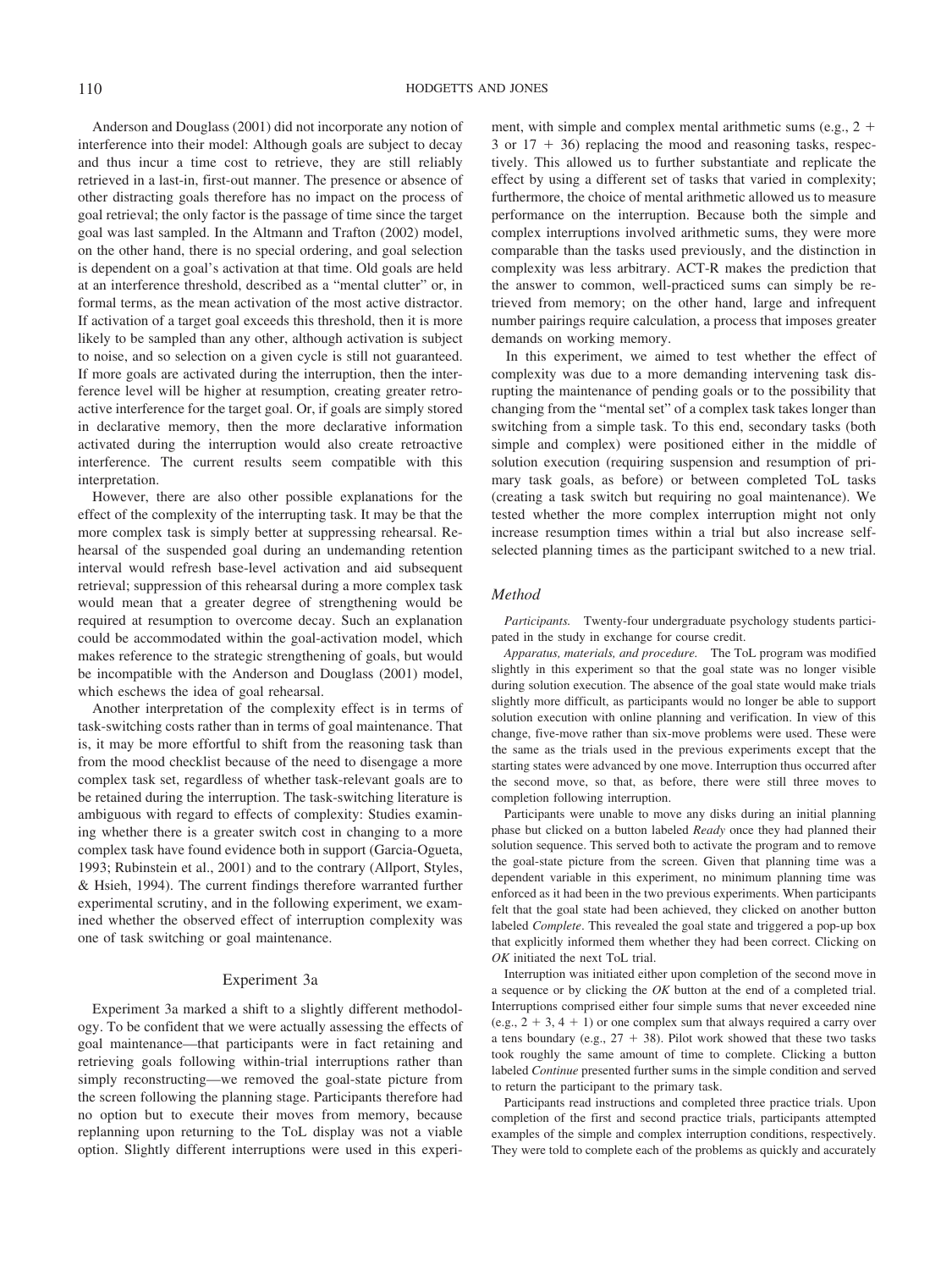as possible. If they wanted to take a brief pause at any point in the experiment, they were told to do so only immediately after completing a ToL problem when the pop-up *OK* box was on the screen, never once a new trial had commenced or following one of the secondary tasks.

*Design.* A  $2 \times 2$  repeated measures design was used in which the secondary task was either simple or complex mental arithmetic that occurred either within or between ToL trials. Participants completed two of each of the four interruption trials as well as eight matched control trials and nine filler problems.

#### *Results and Discussion*

Move times were recorded with respect to secondary task type and position (see Figure 3) and subjected to a 2 (position: within or between trials)  $\times$  3 (secondary task: complex, simple, or control) repeated measures ANOVA. There was a main effect of interruption position,  $F(1, 23) = 107.16$ ,  $MSE = 26.97$ ,  $\eta_p^2 = .82$ ,  $p \leq .001$ , such that move times were greater between trials (planning time) than within a trial (time to execute the third move). This result was to be expected, as it takes longer to plan new goals than to retrieve old ones. There was also a main effect of secondary task type,  $F(2, 46) = 8.09$ ,  $MSE = 7.47$ ,  $\eta_p^2 = .26$ ,  $p < .001$ , such that move times were greater following a simple secondary task than no secondary task, and greater still when the intervening activity was a complex mental arithmetic sum. It is interesting that there was also a significant interaction,  $F(2, 46) = 7.43$ ,  $MSE =$ 7.32,  $\eta_{\rm p}^2$  = .24,  $p < .01$ . Pairwise comparisons showed a significant difference between each level of secondary task type for interruptions occurring within trials, but there was no significant difference between any of these conditions when the secondary task occurred between trials.

The complexity effect for within-trial interruptions was replicated using this new ToL paradigm, which adds to the generality of the results. For between-trial interruptions, switching from the more complex task to a new ToL problem did not cause a significant impairment in participant planning speed or efficiency, indicating that secondary task complexity does not affect the ease of switching between completed tasks. The finding that there is little or no cost to performance when the interruption arises between tasks is in line with existing research reporting that interruptions are least disruptive when they occur between completion of one goal and formulation of the next (Miyata & Norman, 1986; Monk, Boehm-Davis, & Trafton, 2002).

As a further point, we investigated whether the requirement to maintain goals over the course of the interruption might have



compromised performance on the arithmetic task relative to between-trial interruptions when there was no associated memory load. Error on the arithmetic tasks was overall quite low. As expected, accuracy was best for simple sums, with only one incorrect answer reported across all participants in each of the between- and within-trial conditions. For complex sums, the 24 participants made a total of 4 errors between them on between-trial tasks and 10 errors within trials. These differences were not statistically significant according to a  $2 \times 2$  chi-square analysis,  $\chi^2(1) = 0.375$ . Also analyzed was the time taken to complete the interrupting arithmetic tasks. A  $2 \times 2$  repeated measures ANOVA showed that there was no main effect of complexity,  $F(1, 23) =$ 0.66, which indicates that the simple and complex tasks were well-matched in duration. There was, however, a main effect of interruption position,  $F(1, 23) = 17.79$ ,  $MSE = 2.52$ ,  $\eta_p^2 = .44$ ,  $p < .01$ , such that participants took significantly longer to complete the arithmetic tasks, both simple and complex, when they occurred within trials rather than between trials. This finding quite clearly shows that in this ToL paradigm, participants were retaining goals across the interruption and that this goal maintenance imposed an overhead cost on performance of the secondary task. The interaction between interruption position and complexity was not statistically significant,  $F(1, 23) = 0.23$ .

Move times were also analyzed for practice effects. Given the large difference in move times between the first move and the third move, these were analyzed separately (although whether the interruption was simple or complex was combined across interruption positions). There was a significant practice effect in terms of between-trial interruptions,  $F(3, 69) = 15.15$ ,  $MSE = 16.89$ ,  $\eta_p^2 =$ .40,  $p < .01$ , such that planning times on the first and second trials were significantly longer than on any of the subsequent trials. Participants presumably became more efficient at planning as they gained familiarity with the task. There was also a significant practice effect for interruptions occurring within trials,  $F(3, 69) =$ 3.99,  $MSE = 10.95$ ,  $\eta_p^2 = .15$ ,  $p < .01$ , with resumption times following the first interruption being significantly greater than those after either the second or the third interruptions. This is surprising given that practice effects were not obtained in the previous two experiments, but it could perhaps be that the slightly different methodology (arithmetic interruptions, goal state not visible) caused the first interruption to be particularly disruptive.

Having established that the effect of complexity—at least in this memory-based ToL paradigm—is one of goal maintenance and not one of task switching, we were able to use the results of the current experiment to infer more about the source of this effect. The methodology of Experiment 3a lends itself easily to a test of the hypothesis that it is the number of intervening goals that increases interference and renders reinstatement of the suspended goal more timeconsuming. In the simple interruption condition, participants were to complete four sums, compared with just one calculation in the complex condition. Although the simple interruption involved the completion of more individual tasks, it was still the complex task (comprising fewer, yet interdependent, subgoals) that resulted in longer resumption times. It would seem, then, that an explanation simply in terms of the number of activated subgoals is not sufficient; more

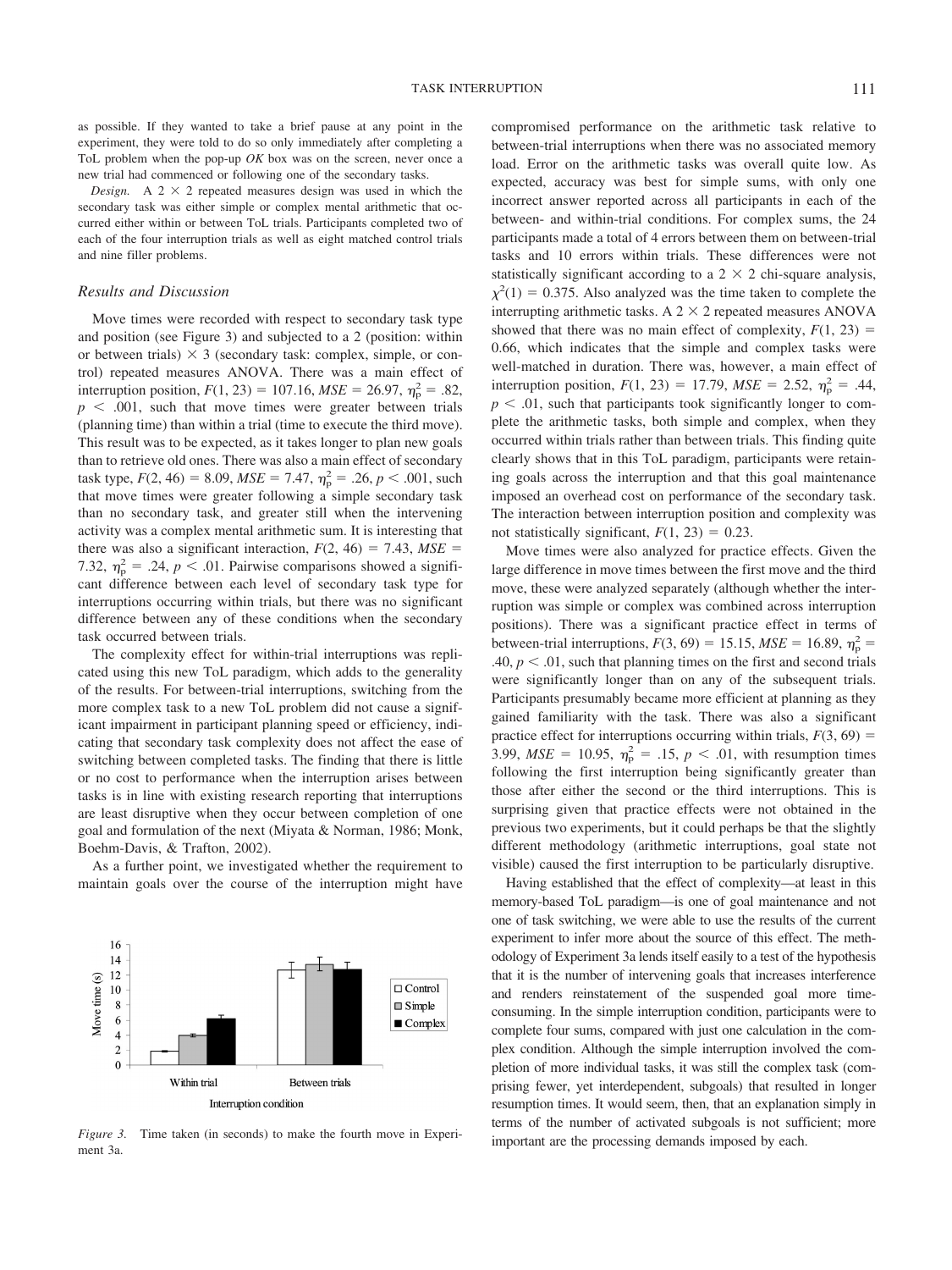# Experiment 3b

In Experiment 3b, we sought to further substantiate the effect of complexity by using interruption intervals that were strictly controlled in terms of interruption length. Interruptions of 9 s in duration were judged to be suitable on the basis of the time taken to complete the complex calculation in Experiment 3a. As well as the simple and complex arithmetic tasks used before, this experiment included an additional "unfilled" interruption condition that involved the suspension and resumption of primary task goals (the ToL display was blanked for the duration), but there were no intervening goals to be achieved during that time (no secondary task).

#### *Method*

*Participants.* Participants were 27 undergraduate psychology students at Cardiff University who participated in exchange for course credit.

*Apparatus, materials, and procedure.* The same ToL program was used as in Experiment 3a, involving five-move problems and a goal state that was concealed throughout the execution phase. Interruptions always occurred after completion of the second move and were each 9 s in duration. There were three types of interruption: one complex arithmetic sum, a series of four simple sums, or no secondary task (the screen was blanked and displayed *Please wait*). The arithmetic interruptions featured a *Continue* button below the numerical display. On simple trials, clicking this button would serially display new sums throughout the 9-s period. On complex trials, for which there was only one calculation, clicking the *Continue* button would change it to read *Loading*. . . so that the participant realized that his or her answer had been registered, but the ToL display did not return until 9 s was reached. In each case, the computer ended the interruption after the 9-s interval.

Participants completed at least two practice trials and were also given examples of both the simple and complex arithmetic tasks (unlike in the experiment proper, these practice tasks had no time limit). Participants were not warned of the 9-s time limit to complete the arithmetic tasks because we thought that imposing time pressure might lead them to adopt less processing-intensive strategies that might attenuate any effects.

*Design.* A repeated measures design was used in which each participant completed six control and six interruption trials (two of each interruption type), the order of which was counterbalanced.

# *Results and Discussion*

Move times were collected with respect to interruption condition (see Table 4). A one-way repeated measures ANOVA revealed a significant effect of condition,  $F(3, 78) = 45.98$ ,  $MSE =$ 2.82,  $\eta_{\rm p}^2$  = .64,  $p < .01$ . Pairwise comparisons demonstrated that each condition was significantly different from each of the others. Resumption times were shorter following the simple task than following the complex task, a result that replicates the previous finding but with the potential confound of interruption length

Table 4 *Time Taken (s) to Make the Fourth Move in Experiment 3b*

| Condition          | M    | SЕ   |
|--------------------|------|------|
| Control            | 1.99 | 0.11 |
| No task            | 2.84 | 0.17 |
| Simple arithmetic  | 5.17 | 0.31 |
| Complex arithmetic | 6.80 | 0.54 |

eliminated. Task resumption was significantly quicker in the unfilled interruption condition than in either of the arithmetic conditions, a finding that was as expected because an unfilled break imposes no complex processing demands and participants would be free to rehearse primary task goals should they so choose. Although this unfilled condition presented no interfering subgoals during the interruption period, resumption times in this condition were still longer than the time taken to make the third move in uninterrupted control trials. Task resumption times were analyzed for practice effects, but there was no significant difference over the course of the six interruptions,  $F(5, 130) = 1.35$ ,  $MSE = 8.16$ ,  $p =$ .25.

The effect of complexity replicates that obtained in the previous experiment, and we now consider explanations for this finding. Experiment 3a cast doubt on two suggestions—that the effect is one of task switching, or that it is due to the number of subgoals activated during the interruption increasing interference. Another possibility is that a complex task is more successful at suppressing rehearsal, so that base-level activation cannot be maintained as efficiently; however, the current experiment suggests that perhaps participants are not motivated to rehearse at all, regardless of the level of difficulty of the intervening task. In the unfilled interruption condition, participants were free to rehearse primary task goals as they wished, yet still there was a cost of retrieval of around 1 s relative to the control trials. If the principal factor governing disruption in these complexity experiments was the opportunity to refresh base-level activation during the interruption interval, then one would expect that in a condition in which this rehearsal was freely permitted, there would be relatively little or no cost at goal retrieval.

One further possibility is that the effect of complexity may not be due to problems maintaining base-level activation; rather, the influence of associative activation may be of importance. In ACT-R, a goal's total activation comprises both base-level and associative activation, a type of attentional activation that maintains those memory nodes relevant to the current task in an accessible state. Unlike base-level activation, associative activation is limited in ACT-R so that the more items that are currently relevant, the less the activation each one receives (e.g., Anderson, Reder, & Lebiere, 1996). It could perhaps be expected that a complex interrupting task with high processing demands might require more associative activation to support that task, therefore leaving less associative activation available for the maintenance of the suspended goal. During a simple task, the suspended goal may be retained at a higher level of activation because the overall demands on working memory at this time are lower. This limitation on activation should perhaps not be considered in terms of a restriction on the number of items per se that can be "stored" at one time; instead, it may reflect a limitation on the degree to which it is possible to process and coordinate multiple task goals according to their varying cognitive demands.

Whereas the Anderson and Douglass (2001) model uses only base-level activation to determine memory for goals, the Altmann and Trafton (2002) model also incorporates the influence of associative activation through its role in priming. By this token, Altmann and Trafton's (2002) model may potentially be able to integrate the observed effects of interruption length and complexity by elaborating on the role of this important second source of activation in the model. Associative activation is, of course, of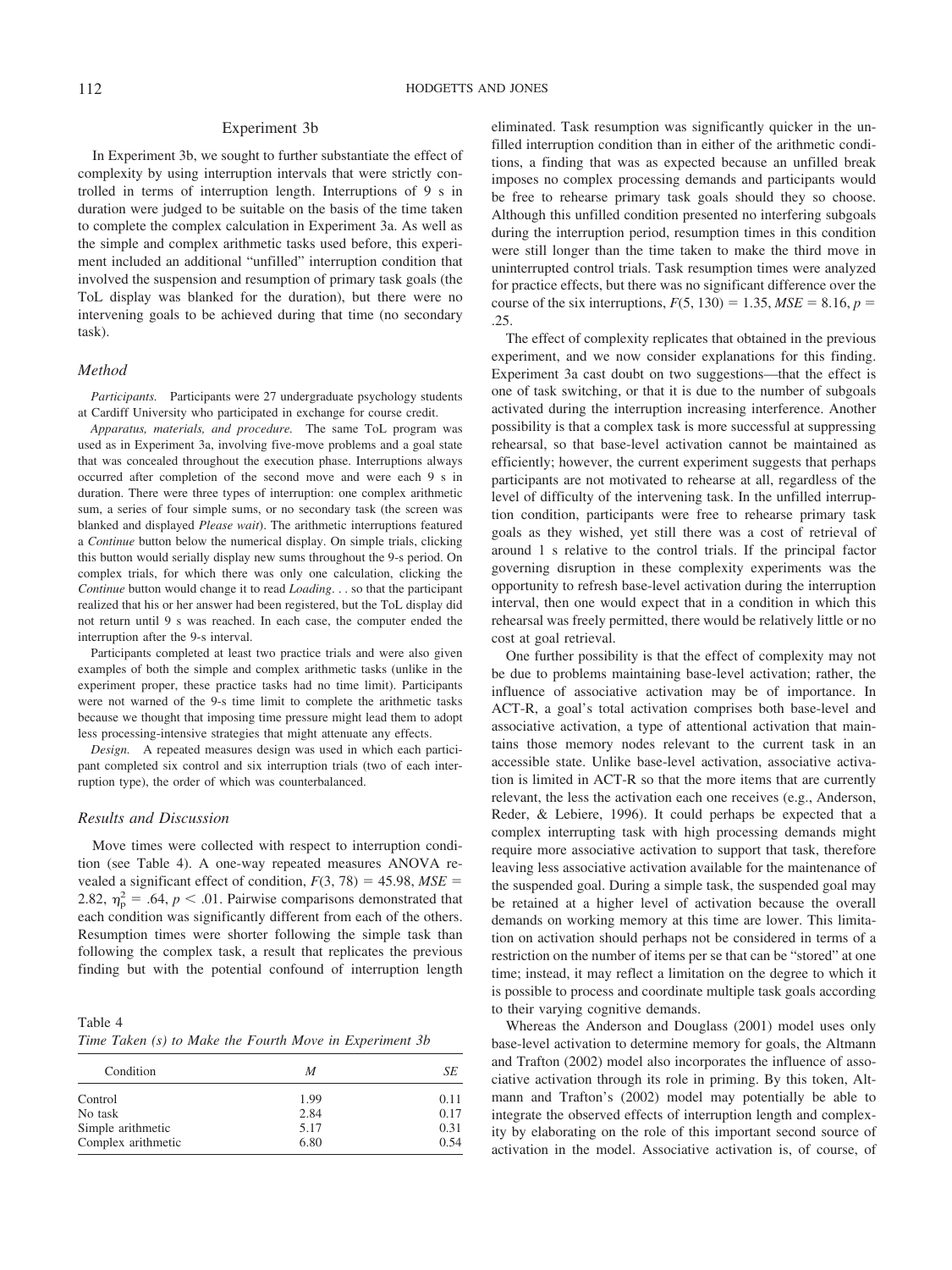most importance in this model at the point of goal retrieval through priming, but perhaps if sufficient resources are available, associative activation that persists from before the goal is suspended may also help maintenance of that goal throughout the interruption.

# General Discussion

The current series of experiments demonstrated the disruptive effects of interruption on problem solving in the ToL task. In each of the four experiments, midtask interruptions incurred a cost in terms of time taken to make the next move in a solution sequence, and this cost was accentuated by both a longer intervening activity and a more complex intervening activity. The effect of interruption complexity was obtained in both the display-based and memorybased versions of the ToL task, adding to the robustness of the finding. Generally speaking, interruption produced little effect on the incidence of error in the ToL task, but this may be have been due to the fact that the trials were not too complex and that there was thus little variation in performance. In terms of the effect of practice, the results are ambiguous. Only one of the experiments (Experiment 3a) found that task resumption times were longer for interruptions at the start of the experiment than for those occurring later. The issue of practice effects would therefore require further investigation with more of a controlled manipulation, perhaps by using participants who were well-practiced at the ToL task so as to disambiguate the effects of practice recovering from interruptions and the effects of ToL expertise.

Despite the broad relevance of task interruption to experimental psychology, as well as to commercial and human factors domains, empirical research on the topic has been relatively thin and has lacked coherence. The experiments reported here illustrate how some coherence might be found by using a controlled task environment, and they suggest a specific theoretical framework from which to continue establishing some of the basic effects of interruptions. We believe we have demonstrated the suitability of the ToL task as a primary task in the study of interruptions. It allows for a fine-grained analysis of performance at the level of individual moves, therefore enabling an analysis of the basic cognitive cost of interruptions uncontaminated by compensatory strategies. Problem solving is segmented into a sequence of short individual moves that can be timed precisely and interrupted and resumed at any point. This level of precision stands in contrast to that of previous studies in which more general dependent variables have been measured, such as overall task time or postinterruption task time (e.g., Gillie & Broadbent, 1989).

The experiments reported in the current study suggest that the maintenance and retrieval of goals are not the straightforward and reliable operations that the goal stack implies. Although the finding that goal memory does have its limitations is perhaps to some extent obvious, the idea that goals are constantly active and readily available is an assumption that has been easy to rely on in cognitive psychology and has only recently been explicitly challenged. The current work provides empirical data to discount this assumption and suggests that theories of cognition should look to specify in more detail those processes involved in the suspension and resumption of goals.

The models of Anderson and Douglass (2001) and Altmann and Trafton (2002) posit that goal memory follows a retention function similar to that of other declarative memory elements, a proposal that is supported by the experiments in the current study. The findings of Experiment 1 fit well with the base-level learning equation of ACT-R that is incorporated into these models. Activation increases rapidly with use but decreases as a power function since the goal was last sampled. However, although the Anderson and Douglass (2001) model can easily accommodate the findings on interruption length, it is found wanting with respect to the present findings on interruption complexity. A simple decay-based function was adequate for modeling the suspension and resumption of goals in the ToH, but the suspension and resumption of goals as a result of an unrelated interrupting activity are less simple. Interruptions are heterogeneous; time is not the only dimension along which they can vary, so the model is only applicable up to a certain point. This finding of interruption complexity is not readily explained by the goal-activation model either, but with further elaboration it is possible that the model might have the mechanisms to do so. Altmann and Trafton's (2002) goalactivation model goes slightly further by additionally incorporating the influence of associative activation and also the idea of interference from other old goals, although these features are not explicitly linked to the effects of cognitive load during an interruption. Further elaboration of these features is therefore needed to better understand the effect of intervening task complexity on goal retrieval, but the goal-activation model seems to provide a fruitful basis for this further exploration.

To summarize, the implications of the current study are threefold. First, we have highlighted the usefulness of the ToL task as a primary task. It enables the assessment of interruption effects at a fine-grained level in a task environment that limits extraneous variables. Second, we have shown that even relatively short and undemanding interruptions can have a large and reliable disruptive effect on resumption time and that interruption duration and complexity exacerbate the effect. Third, the plausibility of the goalactivation model (Altmann & Trafton, 2002) as a framework for the study of interruption effects has been demonstrated, although further elaboration of the model—specifically in terms of the role of associative activation—may be needed to account for the effects of interruption complexity. Nonetheless, the goal-activation model, coupled with the present study's findings, provides a useful springboard for future research on interruptions.

#### References

- Allport, A., & Wylie, G. (2000). Task-switching, stimulus–response binding, and negative priming. In S. Monsell & J. S. Driver (Eds.), *Attention and performance XVIII: Control of cognitive processes* (pp. 35–70). Cambridge, MA: MIT Press.
- Allport, D. A., Styles, E. A., & Hsieh, S. (1994). Switching intentional set: Exploring the dynamic control of tasks. In C. Umiltà  $&$  M. Moscovitch (Eds.), *Attention and performance XV: Conscious and unconscious information processing* (pp. 421– 452). Cambridge, MA: MIT Press.
- Altmann, E. M., & Trafton, G. J. (1999). Memory for goals: An architectural perspective. In *Proceedings of the twenty-first annual meeting of the Cognitive Science Society* (pp. 19 –24). Hillsdale, NJ: Erlbaum.
- Altmann, E. M., & Trafton, G. J. (2002). Memory for goals: An activationbased model. *Cognitive Science, 26,* 39 – 83.
- Anderson, J. R. (1993). *Rules of the mind*. Hillsdale, NJ: Erlbaum.
- Anderson, J. R., & Douglass, S. (2001). Tower of Hanoi: Evidence for the cost of goal retrieval. *Journal of Experimental Psychology: Learning, Memory, and Cognition, 27,* 1331–1346.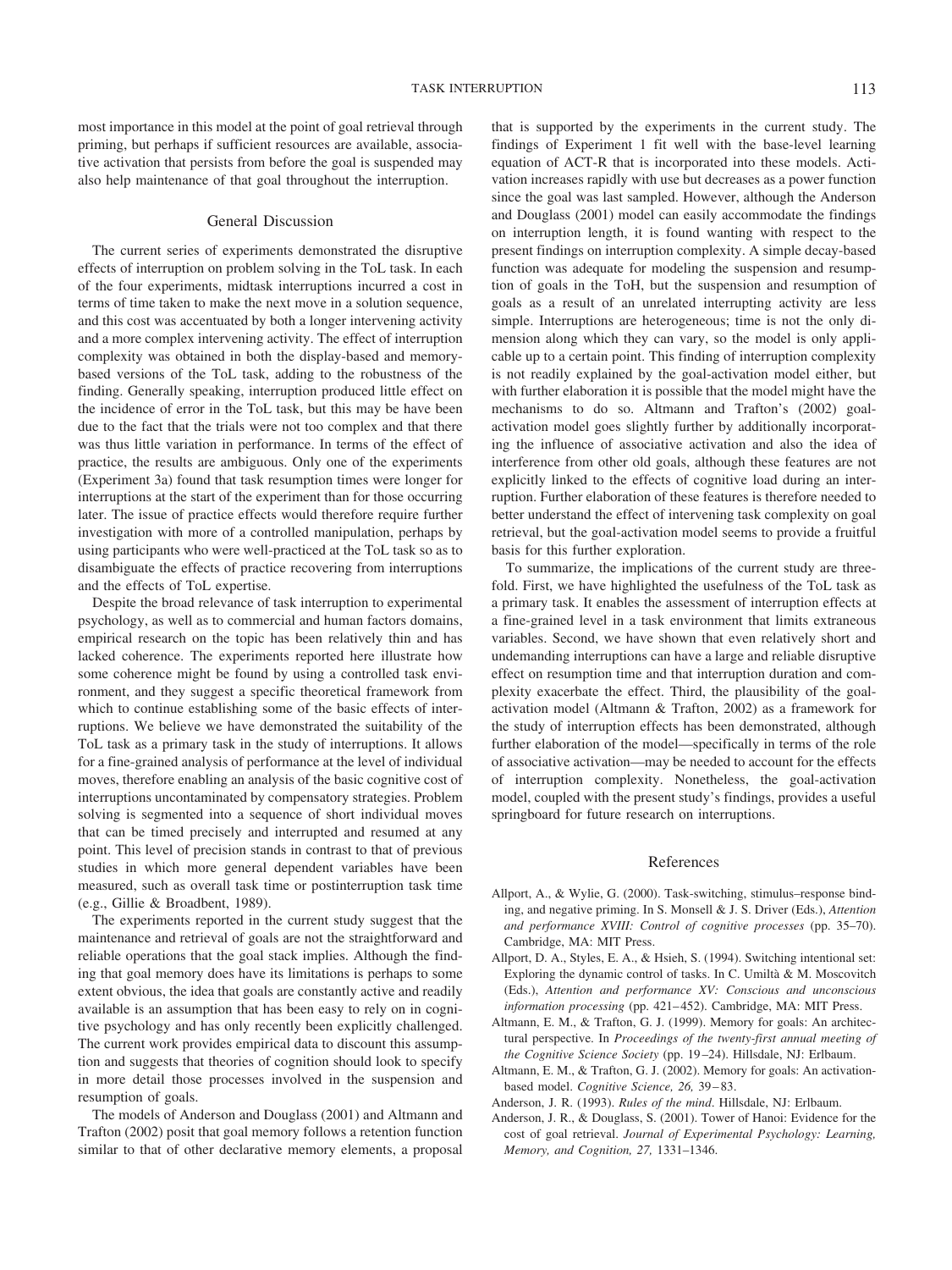- Anderson, J. R., & Lebiere, C. (1998). *The atomic components of thought.* Mahwah, NJ: Erlbaum.
- Anderson, J. R., Reder, L. M., & Lebiere, C. (1996). Working memory: Activation limitations on retrieval. *Cognitive Psychology, 30,* 221–256.
- Anderson, J. R., & Schooler, L. J. (1991). Reflections of the environment in memory. *Psychological Science, 2,* 396 – 408.
- Baddeley, A. D. (1968). A three-minute reasoning test based on grammatical transformation. *Psychonomic Science, 10,* 341–342.
- Bailey, B. P., Konstan, J. A., & Carlis, J. V. (2000, October 8-11). *Measuring the effects of interruptions on task performance in the user interface.* Paper presented at the 2000 IEEE International Conference on Systems, Man, and Cybernetics, Nashville, TN (Vol. 2, pp. 757–762).
- Bainbridge, L. (1984). Analysis of verbal protocols from a process control task. In E. Edwards & F. P. Lees (Eds.), *The human operator in process control* (pp. 146-158). London: Taylor & Francis.
- Brandimonte, M., Einstein, G. O., & McDaniel, M. A. (Eds.). (1996). *Prospective memory: Theory and applications.* Mahwah, NJ: Erlbaum.
- Brown, J. (1958). Some tests of the decay theory of immediate memory. *Quarterly Journal of Experimental Psychology, 10,* 12–21.
- Byrne, M. D., & Bovair, S. (1997). A working memory model of a common procedural error. *Cognitive Science*, 21, 31-61.
- Einstein, G. O., McDaniel, M. A., Thomas, R., Mayfield, S., Shank, H., Morrisette, N., & Breneiser, J. (2005). Multiple processes in prospective memory retrieval: Factors determining monitoring versus spontaneous retrieval. *Journal of Experimental Psychology: General, 134,* 327–342.
- Einstein, G. O., McDaniel, M. A., Williford, C. L., Pagan, J. L., & Dismukes, R. K. (2003). Forgetting of intentions in demanding situations is rapid. *Journal of Experimental Psychology: Applied, 9,* 147–162.
- Fischer, B., & Glanzer, M. (1986). Short-term storage and the processing of cohesion during reading. *Quarterly Journal of Experimental Psychology: Human Experimental Psychology, 38A,* 431– 460.
- Flynn, E. A., Barker, K. N., Gibson, J. T., Pearson, R. E., Berger, B. A., & Smith, L. A. (1999). Impact of interruptions and distractions on dispensing errors in an ambulatory care pharmacy. *American Journal of Health-System Pharmacy, 56,* 1319 –1325.
- Garcia-Ogueta, M. I. (1993). Internal attentional switching: Effects of predictability, complexity and practice. *Acta Psychologica, 83,* 13–32.
- Gillie, T., & Broadbent, D. (1989). What makes interruptions disruptive? A study of length, similarity, and complexity. *Psychological Research, 50,* 243–250.
- Goschke, T., & Kuhl, J. (1996). Remembering what to do: Explicit and implicit memory for intentions. In M. Brandimonte, G. O. Einstein, & M. A. McDaniel (Eds.), *Prospective memory: Theory and applications* (pp. 53–91). Hillsdale, NJ: Erlbaum.
- Greene, R. L. (1992). *Human memory: Paradigms and paradoxes*. Hillsdale, NJ: Erlbaum.
- Griffon-Fouco, M., & Ghertman, F. (1984). Recueil de données sur les facteurs humains a` l'Electricite de France. In *Operational safety of nuclear power plants* (pp. 157–172). Vienna: International Atomic Energy Agency.
- Guynn, M. J., McDaniel, M. A., & Einstein, G. O. (1998). Prospective memory: When reminders fail. *Memory & Cognition, 26,* 287–298.
- Hess, S. M., & Detweiler, M. C. (1994). Training to reduce the disruptive effects of interruptions. In *Proceedings of the Human Factors and Ergonomics Society 38th Annual Meeting* (Vol. 2, pp. 1173–1177). Santa Monica, CA: Human Factors and Ergonomics Society.
- Kirmeyer, S. L. (1988). Coping with competing demands: Interruption and the Type A pattern. *Journal of Applied Psychology, 73, 621-629*.
- Kroll, N. E. A., & Kellicutt, M. H. (1972). Short-term recall as a function of covert rehearsal and of intervening task. *Journal of Verbal Learning and Verbal Behavior, 11,* 196 –204.
- Lahlou, S., Kirsh, D., Rebotier, T., Reeves, C., & Remy, M. (2000). Experimental study of the effect of interruption on office work. Experiment 1: Types of interruptions. Retrieved December 10, 2000, from http://adrenaline.ucsd.edu/edf/Experiment1.htm
- Logan, G. D. (2004). Working memory, task switching, and executive control in the task span procedure. *Journal of Experimental Psychology: General, 133,* 218 –236.
- Mayr, U., & Keele, S. W. (2000). Changing internal constraints on action: The role of backward inhibition. *Journal of Experimental Psychology: General, 129,* 4 –26.
- McFarlane, D. C., & Latorella, K. A. (2002). The scope and importance of human interruption in human– computer interaction design. *Human– Computer Interaction, 17, 1–61.*
- Miller, G. A., Galanter, E., & Pribram, K. H. (1960). *Plans and the structure of behavior.* New York: Holt, Rinehart, & Winston.
- Miyata, Y., & Norman, D. (1986). Psychological issues in support of multiple activities. In D. A. Norman & S. W. Draper (Eds.), *User centered systems design: New perspectives on human– computer interaction* (pp. 265–284). Hillsdale, NJ: Erlbaum.
- Monk, C., Boehm-Davis, D., & Trafton, J. G. (2002). The attentional costs of interrupting task performance at various stages. In *Proceedings of the Human Factors and Ergonomics Society 46th Annual Meeting* (pp. 1824 –1828). Santa Monica, CA: Human Factors and Ergonomics Society.
- Monsell, S. (2003). Task switching. *Trends in Cognitive Sciences, 7,*  $134 - 140.$
- Nairne, J. S. (2002). Remembering over the short-term: The case against the standard model. *Annual Review of Psychology,* 53, 53– 81.
- Nakajima, Y., & Sato, K. (1989). Distractor difficulty and the long-term recency effect. *American Journal of Psychology, 102,* 511–521.
- Paquiot, J., Eyrolle, H., & Cellier, J. (1986). Conséquences de l'interférence entre les tâches de saisie sur la durée des traitements et l'occurrence des erreurs. In R. Patesson (Ed.), *L'homme et l'écran* (pp. 199-209). Brussels, Belgium: Editions de l'Université de Bruxelles.
- Peterson, L. R., & Peterson, M. J. (1959). Short-term retention of individual verbal items. *Journal of Experimental Psychology, 58,* 193–198.
- Posner, M. I., & Konick, A. W. (1966). On the role of interference in short-term retention. *Journal of Experimental Psychology, 72,* 221–231.
- Reason, J. T. (1990). *Human error*. Cambridge, England: Cambridge University Press.
- Rubinstein, J. S., Meyer, D. E., & Evans, J. E. (2001). Executive control of cognitive processes in task switching. *Journal of Experimental Psychology: Human Perception and Performance, 27,* 763–797.
- Shallice, T. (1982). Specific impairments of planning. *Philosophical Transactions of the Royal Society of London B, 298,* 199 –209.
- Trafton, J. G., Altmann, E. M., Brock, D. P., & Mintz, F. E. (2003). Preparing to resume an interrupted task: Effects of prospective goal encoding and retrospective rehearsal. *International Journal of Human– Computer Studies, 58,* 583– 603.
- Ward, G., & Allport, A. (1997). Planning and problem-solving using the five-disc Tower of London task. *Quarterly Journal of Experimental Psychology: Human Experimental Psychology, 50A,* 49 –78.
- Wood, R. E. (1986). Task complexity: Definition of the construct. *Orga*nizational Behavior and Human Decision Processes, 37, 60-82.
- Zeigarnik, B. (1927). Das Behalten erledigter und unerledigter Handlungen [The retention of completed and uncompleted actions]. *Psychologische Forschung, 9,* 1– 85.
- Zijlstra, F. R. H., Roe, R. A., Leonora, A. B., & Krediet, I. (1999). Temporal factors in mental work: Effects of interrupted activities. *Journal of Occupational and Organizational Psychology, 72,* 163–185.